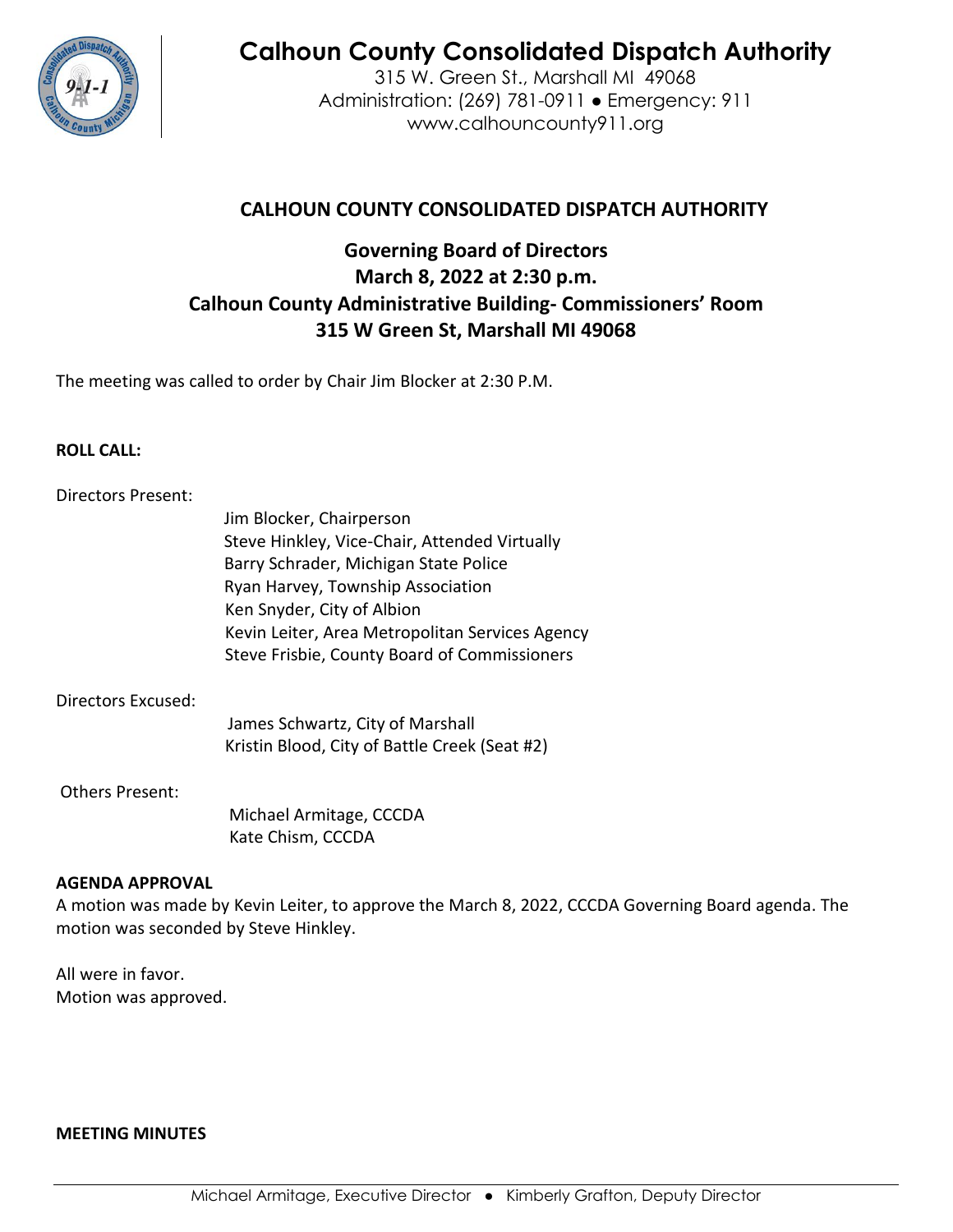A motion was made by Ryan Harvey to accept the February 8, 2022, CCCDA Governing Board minutes. The motion was seconded by Kevin Leiter.

All were in favor. Motion was approved.

# **CONSENT AGENDA**

The following items were listed on the Board's consent agenda:

- 1. Excuse Absent Board Members
- 2. Check Register and Travel Reimbursement
- 3. Year-to-Date Budget Performance Reports
- 4. 2022 Year-to-Date Statistics
- 5. Quality Assurance Reports
- 6. General Correspondence.

A motion was made by Kevin Leiter to approve the March 8, 2022, Consent Agenda. The motion was seconded by Ken Snyder.

All were in favor. Motion was approved.

# **EXECUTIVE DIRECTOR'S REPORT**

- 1. Promotion- Beginning on April 10, Kurnin Pace will be promoted to the role of Dispatch Supervisor. There are vacancies of three full time positions and two part time positions. There are currently two candidates in the hiring process. The job will be reposted soon. CCCDA will begin utilizing CritiCall for candidate testing beginning with the next hiring round.
- 2. Administration Offices- A move to the third floor for the administrative office will take place in the near future. This will consolidate the admin team in one location. The lease costs for this new office space will remain the same as the current lease. There will be renovation costs and those are likely to increase from previous agreement.

# **OLD BUSINESS**

- 1. RAVE/IPAWS- For these programs, there are opt in and auto alerts for end users. The cost of this is proposed to be split between The County and CCCDA. The County would pay 2/3 of the costs and CCCDA would be responsible for 1/3 of the cost. Jim Blocker questioned if a policy is to be made for sending alerts and if there is a validation process. Mike Armitage stated yes this will be done and there are options for agencies to send out alerts on their own for their respective areas. Ken Snyder asked if this would be replacing Nixel and who has agreed to participate. There was a brief discussion about users and clarification that Nixel is being phased out.
- 2. MERS- An interlocal agreement has been reached among members. Everyone agreed to reduce funding amount to 80% minimum funding level. The details of this agreement include the No Phase-In model and surplus division language to include an additional payment annually of \$10,000. This additional payment is not included in the agreement but has been recommended by the group. This is a reasonable recommendation but will require further discussion. Jim Dyer is comfortable with the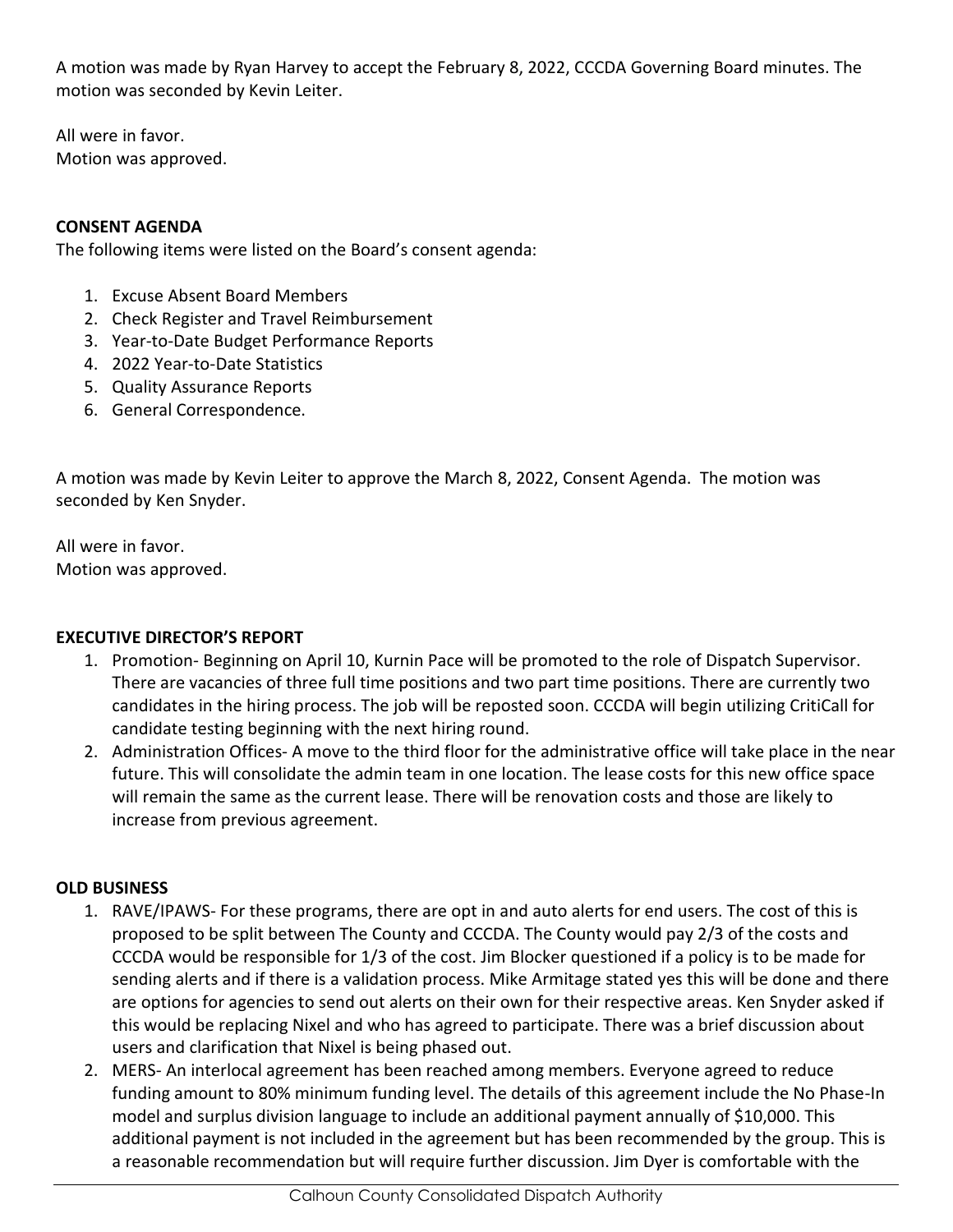language from a legal standpoint. The City of Battle Creek has looked at the agreement and also agrees with the surplus division language. Discussion took place to clarify that this would place the same amount in the surplus account and is simply defining the amount. Mike Armitage stated that financially, there is no problem including the surplus division language in the agreement. Steve Frisbie stated he thinks this is a good goal to have, but maybe should not be a hard rule. Jim Blocker stated if it looked to be financially ok and isn't overtly binding he agrees to move forward with the agreement and surplus division language. Steve Hinkley stated that if this is the Executive Director's recommendation and the board is in support, the agreement should be set in place.

A motion was made by Steve Frisbie to adopt the new interlocal agreement with an 80% funding minimum and an addition payment of \$10,000/year until 100% funded and then discontinue the additional payments. The motion was seconded by Kevin Leiter.

All were in favor.

The motion passed.

# **NEW BUSINESS**

1. Updated Pay Scale- This update would take the subjectivity out of supervisor raise amounts and clearly define steps. This scale would increase the starting pay of the supervisor position and increase the top out pay. The change in the scale would reduce the gap between middle management and upper management. The scale increase will cause a budget overage. Steve Frisbie questioned if this would affect union agreement. Mike Armitage stated this increase was for non-union employees. A motion was made by Steve Frisbie to accept the Pay Scale update as presented. The motion was seconded by Steve Hinkley.

All were in favor.

The motion passed.

2. Position Allocations- This is more of a house keeping item. The allocation would define Call Taker as its own classification. This is an entry level position. The idea would be to get the employee trained more quickly and then move/promote to a part time dispatcher or full time dispatcher, giving more opportunities for promotions. There is room for two part time call takers and one part time dispatcher. Ken Snyder asked if there would be possible difficulty with recruitment given the current hiring difficulties and this position is a lower wage. Mike Armitage stated he thinks it could be a possible issue. When union negotiations take place, wage scale will be a discussion. It is also the thought to get them trained quickly and an anticipation of promotion.

A motion was made by Steve Frisbie to accept the position allocation as presented. The motion was seconded by Ryan Harvey.

All were in favor.

The motion passed.

3. August 2022 Funding Ballot Proposal- There is currently no ballot language written, it is in process. There is a need for action today by the board in order to meet deadlines for other meetings. A motion as made by Ryan Harvey to authorize Mike Armitage and Jim Dyer to develop language to bring before Calhoun County Board of Commissioners, with language to include .98 mils. The motion was seconded by Ken Snyder. Mike Armitage clarified he would share the language with the board prior to it being presented.

All were in favor.

The motion passed.

4. Console Status Lights- The current system is non-functioning and not able to be repaired. The current system makes it difficult to tell which color light goes to which console and only works for phone status, not radio. The new console lights would have a light at each individual console. This will help